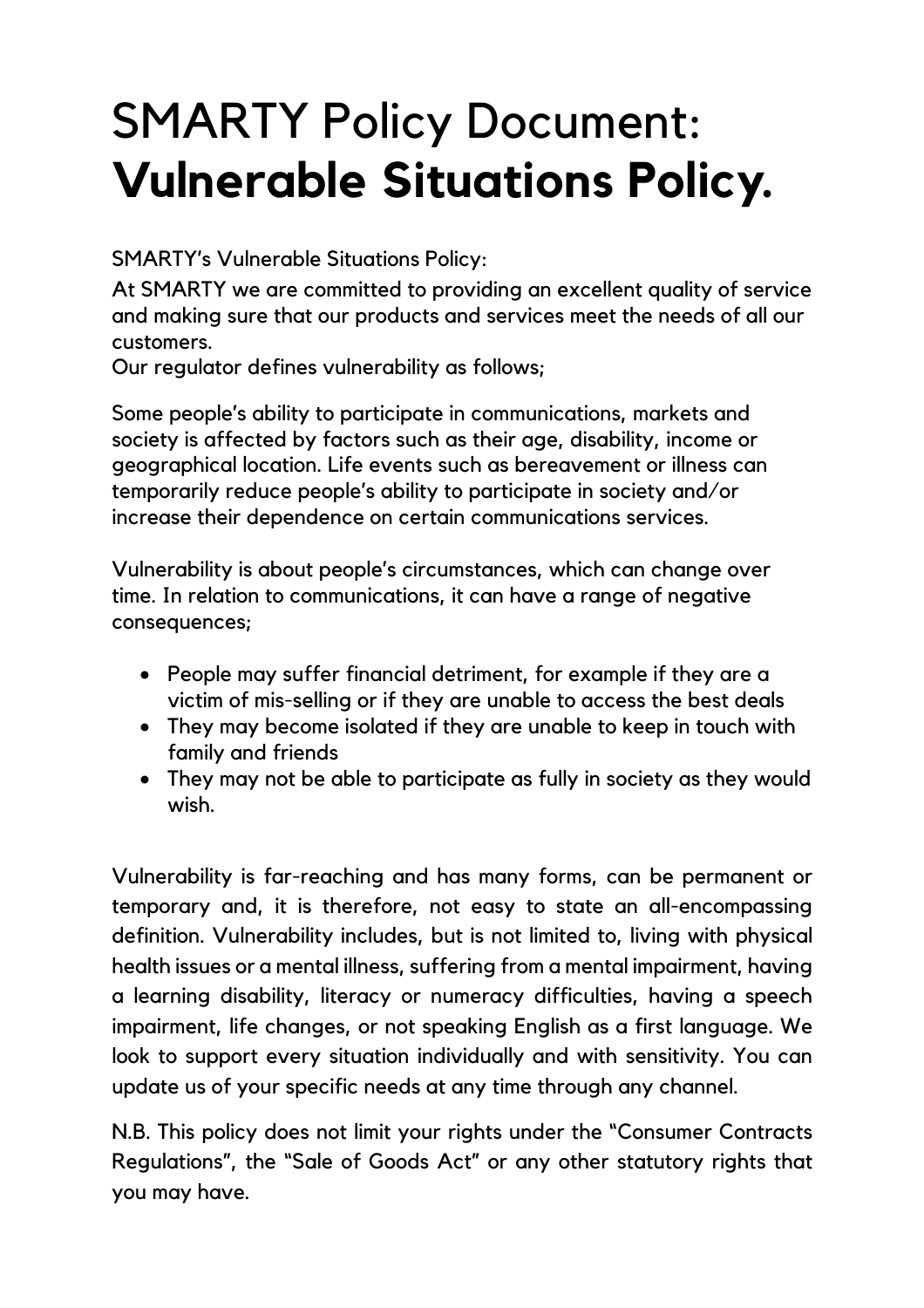Specific Services-

SMARTY already has services in place to support you if you find yourself in a vulnerable situation. However, if you need us to consider something else that we might not have, contact us directly to allow us to assist or direct you appropriately.

- Debt management/financial hardship/Unemployment.
	- o Because SMARTY's plans roll from month to month and have the facility to pause at the end of each period, should you experience any financial issues you can simply disable auto renew through your dashboard.
	- o If required, please contact us to discuss. Or if you'd prefer, you can gain advice externally through organisations, such as, Step Change - https://www.stepchange.org, the Money Advice Services - https://www.moneyadviceservice.org.uk/en and National DebtLine - https://www.nationaldebtline.org
- Bereavement
	- o SMARTY will make the process for account closure for a deceased customer as seamless and stress free as possible. All our channels are aware of the process for handling and supporting this situation. If required, please contact us to discuss. Or if you'd prefer, external support is also available through support agencies, such as, Samaritans https://www.samaritans.org , McMillan Cancer https://www.macmillan.org.uk, etc.
- Power of attorney
	- o On receipt of proofs, SMARTY will register the authorised contact noted on the proofs on a customer account. SMARTY will allow the authorised contact full access to perform any action on the account. If required, please contact us to discuss or for more general information visit Gov.uk https://www.gov.uk/power-of-attorney
- Authorised Contact
	- o SMARTY allows a customer to nominate a friend or relative to help manage their account. You can choose the level of access you want to give to an authorised contact. They could have full access to your account, which would give them permission to do everything as if they were the main account holder. Or if you want to restrict what they can do, please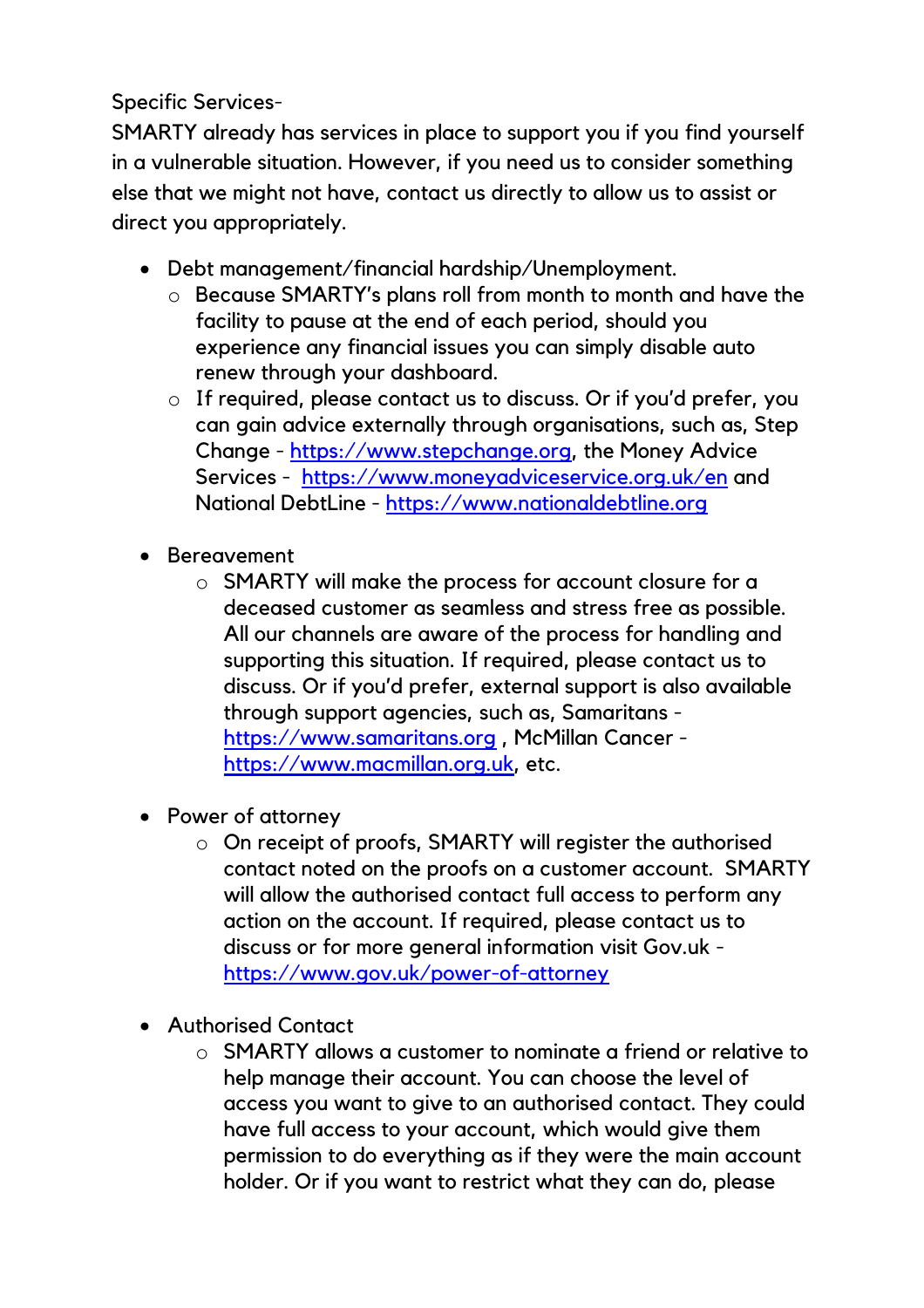just let us know when you contact us, and we can set up the correct access level.

• Imprisonment

SMARTY offers support and guidance when a customer is facing imprisonment. If required, please contact us to discuss.

- Armed forces
	- o SMARTY offers support and guidance when a customer is in the Armed Forces. If required, please contact us to discuss.
- Serious health issues, mental health issues, terminal illness or longterm illness.
	- o Following the provision of the required documentation, the account will be supported as appropriate. Or if you'd prefer, you can gain advice externally through organisations such as, Mind - https://www.mind.org.uk, Time To Change https://www.time-to-change.org.uk or Heads Together https://www.headstogether.org.uk. If required, please contact us to discuss.
- Victim of fraud
	- o There are many types of fraud and ways fraudsters will try to gain access to an account or private information. SMARTY is committed to supporting victims of fraud in the following ways;
	- o Articles detailing different types of fraud, guidance on how customers can best protect themselves and how to report fraud re available on our website.
	- o Access to a fraud team to manage customer concerns.
	- o Or if you'd prefer, you can gain advice externally through organisations such as ActionFraud https://www.actionfraud.police.uk. or Victim Support http://www.victimsupport.org.uk/. If required, please contact us to discuss.
- Age
	- $\circ$  Although age is not always a vulnerability, the 85+ age group is a fast-growing segment in the UK. This means the proportion of the population with hearing, sight or other agerelated difficulties is set to increase. Older consumers can be vulnerable not because of their age but due to a range of linked factors or situations they may be in. We promote customers to appoint an authorised contact to help manage